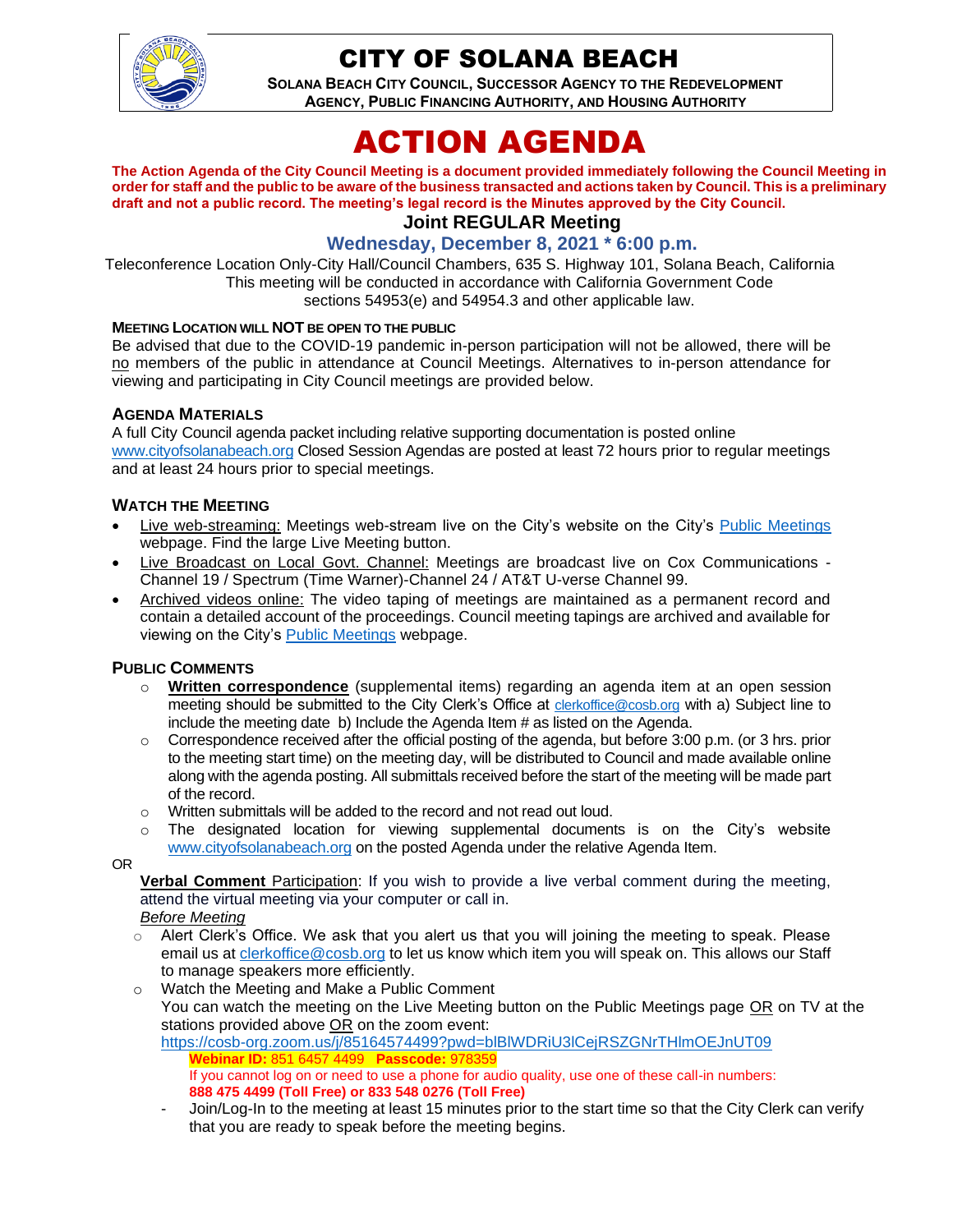Audio Accessibility: If your computer does not have a microphone or you have sound issues, you can call-in from a landline or cell phone and use it as your audio (phone # is provided once you login to Zoom, see above). If you call in for better audio, mute your computer's speakers to eliminate feedback so that you do not have two audios when you are speaking.

#### *During Meeting:*

- o During each Agenda Item and Oral Communications, attendees will be asked if they would like to speak. Speakers are taken during each agenda item.
- $\circ$  Speakers will be asked to raise their hand (zoom icon under participants can be clicked or on the phone you can dial \*9) if they would like to be called on to speak during each item. We will call on you by your log in name or the last 4 digits of your phone #. When called on by the meeting organizer, we will unmute so you may provide comments for the allotted time. Allotted speaker times are listed under each [Agenda](https://urldefense.proofpoint.com/v2/url?u=https-3A__www.ci.solana-2Dbeach.ca.us_index.asp-3FSEC-3DF0F1200D-2D21C6-2D4A88-2D8AE1-2D0BC07C1A81A7-26Type-3DB-5FBASIC&d=DwMFaQ&c=euGZstcaTDllvimEN8b7jXrwqOf-v5A_CdpgnVfiiMM&r=1XAsCUuqwK_tji2t0s1uIQ&m=C7WzXfOw2_nkEFMJClT55zZsF4tmIf_7KTn0o1WpYqI&s=3DcsWExM2_nx_xpvFtXslUjphiXd0MDCCF18y_Qy5yU&e=) section.
- o Choose Gallery View to see the presentations, when applicable.

#### **SPECIAL ASSISTANCE NEEDED** - AMERICAN DISABILITIES ACT TITLE 2

In compliance with the Americans with Disabilities Act of 1990, persons with a disability may request an agenda in appropriate alternative formats as required by Section 202. Any person with a disability who requires a modification or accommodation in order to participate in a meeting should direct such request to the City Clerk's office (858) 720-2400 [clerkoffice@cosb.org](mailto:EMAILGRP-CityClerksOfc@cosb.org) at least 72 hours prior to the meeting.

| <b>CITY COUNCILMEMBERS</b>                 |                                        |                                              |                                                   |
|--------------------------------------------|----------------------------------------|----------------------------------------------|---------------------------------------------------|
| Lesa Heebner, Mayor                        |                                        |                                              |                                                   |
| <b>Kristi Becker</b><br>Deputy Mayor       | <b>Kelly Harless</b><br>Councilmember  | David A. Zito<br>Councilmember<br>District 1 | <b>Jewel Edson</b><br>Councilmember<br>District 3 |
| <b>Gregory Wade</b><br><b>City Manager</b> | Johanna Canlas<br><b>City Attorney</b> |                                              | Angela Ivey<br><b>City Clerk</b>                  |

#### **SPEAKERS:**

See Public Participation on the first page of the Agenda for publication participation options.

#### **READING OF ORDINANCES AND RESOLUTIONS:**

Pursuant to [Solana Beach Municipal Code](https://www.codepublishing.com/CA/SolanaBeach/) Section 2.04.460, at the time of introduction or adoption of an ordinance or adoption of a resolution, the same shall not be read in full unless after the reading of the title, further reading is requested by a member of the Council. If any Councilmember so requests, the ordinance or resolution shall be read in full. In the absence of such a request, this section shall constitute a waiver by the council of such reading.

# **CALL TO ORDER AND ROLL CALL:**

#### **CLOSED SESSION REPORT:**

#### **FLAG SALUTE:**

#### **PROCLAMATIONS/CERTIFICATES:** *Ceremonial*

*None at the posting of this agenda*

**PRESENTATIONS:** Ceremonial items that do not contain in-depth discussion and no action/direction. *None at the posting of this agenda*

# **APPROVAL OF AGENDA: COUNCIL ACTION: Approved 5/0**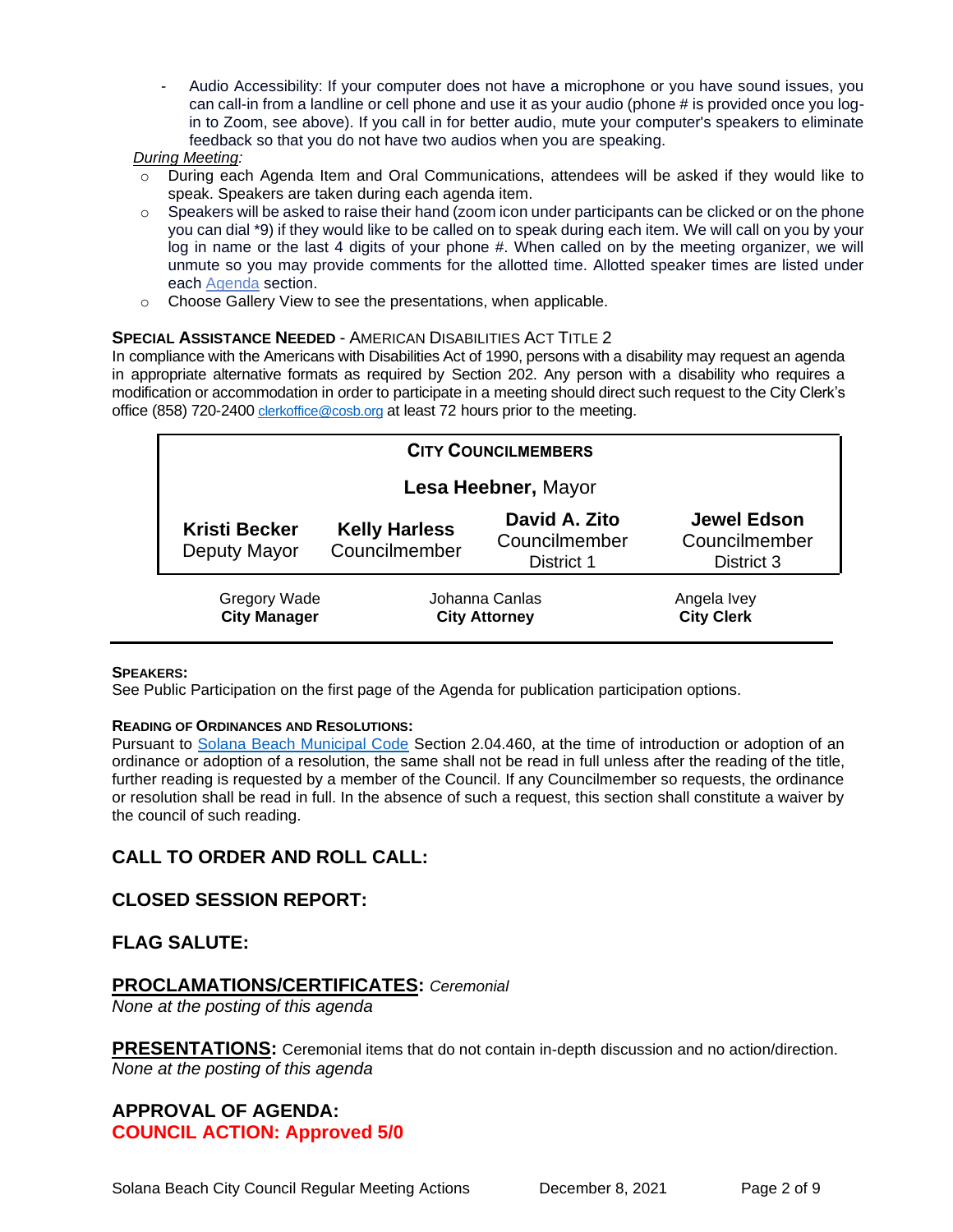# **ORAL COMMUNICATIONS:**

*Note to Public: Refer to Public Participation for information on how to submit public comment.*  This portion of the agenda provides an opportunity for members of the public to address the City Council on items relating to City business and not appearing on today's agenda by having submitted written comments for the record to be filed with the record or by registering to join the virtual meeting online to speak live, per the Public Participation instructions on the Agenda. Comments relating to items on this evening's agenda are taken at the time the items are heard. Pursuant to the Brown Act, no action shall be taken by the City Council on public comment items. Council may refer items to the City Manager for placement on a future agenda. The maximum time allotted for each speaker is THREE MINUTES (SBMC 2.04.190).

# **COUNCIL COMMUNITY ANNOUNCEMENTS / COMMENTARY:**

*An opportunity for City Council to make brief announcements or report on their activities. These items are not agendized for official City business with no action or substantive discussion.* 

# **A. CONSENT CALENDAR:** (Action Items) (A.1. - A.7.)

*Note to Public: Refer to Public Participation for information on how to submit public comment.*  Items listed on the Consent Calendar are to be acted in a single action of the City Council unless pulled for discussion.

Any member of the public may address the City Council on an item of concern by submitting written correspondence for the record to be filed with the record or by registering to join the virtual meeting online to speak live, per the Public Participation instructions on the Agenda. The maximum time allotted for each speaker is THREE MINUTES (SBMC 2.04.190).

Those items removed from the Consent Calendar by a member of the Council will be trailed to the end of the agenda, while Consent Calendar items removed by the public will be discussed immediately after approval of the Consent Calendar.

#### **A.1. Minutes of the City Council.**

Recommendation: That the City Council

1. Approve the Minutes of the October 13, 2021 City Council Meeting.

[Item A.1. Report \(click here\)](https://solanabeach.govoffice3.com/vertical/Sites/%7B840804C2-F869-4904-9AE3-720581350CE7%7D/uploads/Item_A.1._Document_(click_here)_-_12-08-21-_O.pdf)

*Posted Reports & Supplemental Docs contain records up to the cut off time, prior to the start of the meeting, for processing new submittals. The final official record containing handouts, PowerPoints, etc. can be obtained through a Records Request to the City Clerk's Office.*

**COUNCIL ACTION: Approved 5/0**

#### **A.2. Register Of Demands.** (File 0300-30)

Recommendation: That the City Council

1. Ratify the list of demands for October 23, 2021– November 5, 2021.

[Item A.2. Report \(click here\)](https://solanabeach.govoffice3.com/vertical/Sites/%7B840804C2-F869-4904-9AE3-720581350CE7%7D/uploads/Item_A.2._Report_(click_here)_-_12-08-21-_O.pdf)

*Posted Reports & Supplemental Docs contain records up to the cut off time, prior to the start of the meeting, for processing new submittals. The final official record containing handouts, PowerPoints, etc. can be obtained through a Records Request to the City Clerk's Office.*

**COUNCIL ACTION: Approved 5/0**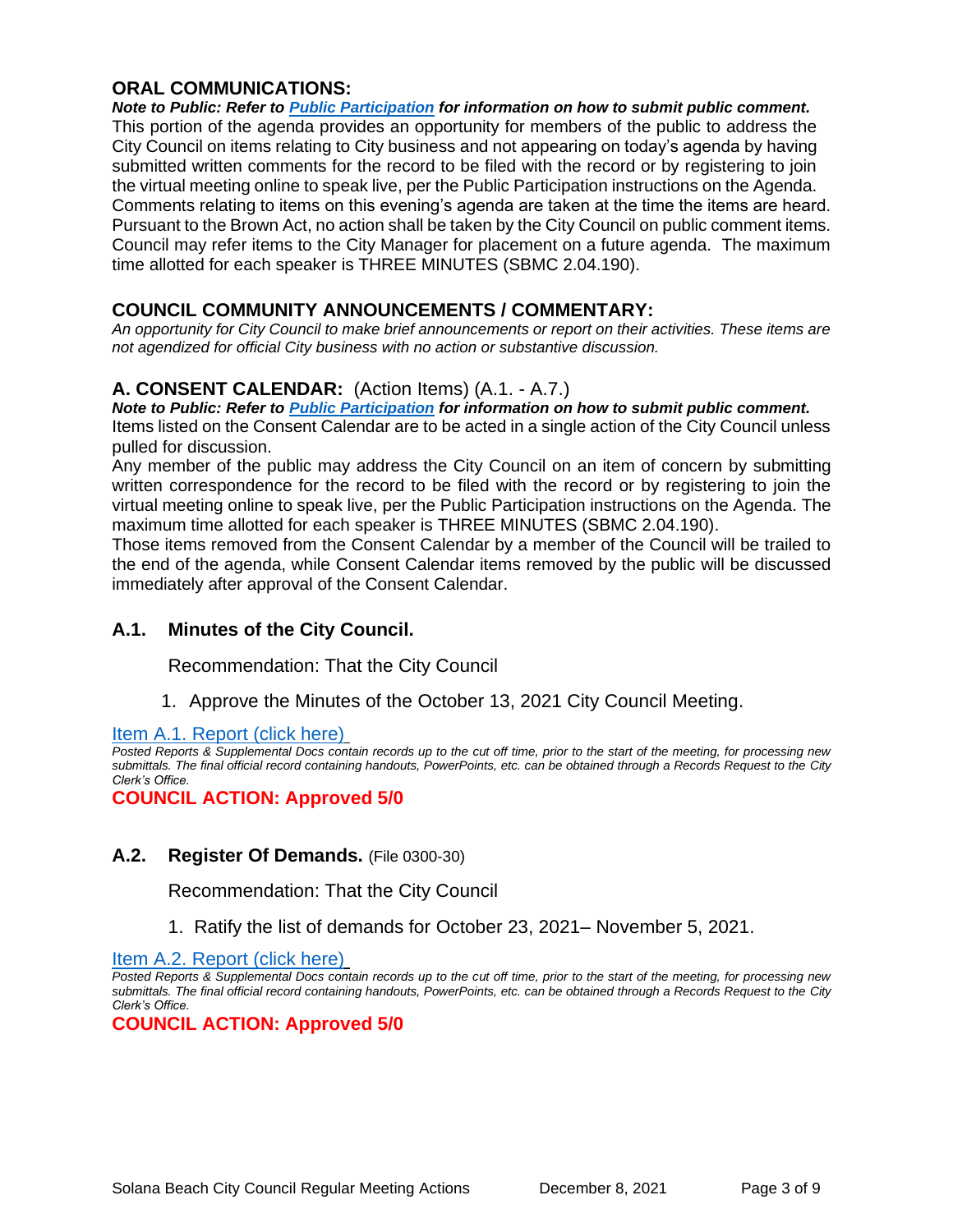# **A.3. General Fund Budget Adjustments for Fiscal Year 2021/2022.** (File 0330-30)

Recommendation: That the City Council

1. Receive the report listing changes made to the Fiscal Year 2021/2022 General Fund Adopted Budget.

#### [Item A.3. Report \(click here\)](https://solanabeach.govoffice3.com/vertical/Sites/%7B840804C2-F869-4904-9AE3-720581350CE7%7D/uploads/Item_A.3._Report_(click_here)_-_12-08-21_-O.pdf)

*Posted Reports & Supplemental Docs contain records up to the cut off time, prior to the start of the meeting, for processing new submittals. The final official record containing handouts, PowerPoints, etc. can be obtained through a Records Request to the City Clerk's Office.*

**COUNCIL ACTION: Approved 5/0**

#### **A.4. Local Emergency Teleconferencing.** (File 0240-25)

Recommendation: That the City Council

1. Adopt **Resolution 2021-137** authorizing remote teleconference meetings of the legislative bodies of the City for the period of December 10, 2021 through January 7, 2022 pursuant to the new provisions of the Brown Act.

[Item A.4. Report \(click here\)](https://solanabeach.govoffice3.com/vertical/Sites/%7B840804C2-F869-4904-9AE3-720581350CE7%7D/uploads/Item_A.4._Report_(click_here)_-_12-08-21-_O.pdf)

*Posted Reports & Supplemental Docs contain records up to the cut off time, prior to the start of the meeting, for processing new submittals. The final official record containing handouts, PowerPoints, etc. can be obtained through a Records Request to the City Clerk's Office.*

**COUNCIL ACTION: Approved 5/0**

#### **A.5. This item was left blank.**

#### **A.6. State Homeland Security Program Grant 2020.** (File 0240-60)

Recommendation: That the City Council

#### 1. Adopt **Resolution 2021-132:**

- a. Accepting \$12,679 in federal funds from a 2020 State Homeland Security Program (SHSP) grant awarded to the City of Solana Beach for the purchase of a vortex rescue system kit and structural firefighting turnouts.
- b. Authorizing the City Manager, or his designee, to sign and submit the required California Governor's Office of Emergency Services FY 2020 Standard Assurances for Cal OES Federal Non-Disaster Grant Programs.
- c. Approving an appropriation of \$12,679 to the Federal Grant revenue account and the Minor Equipment expenditure account for the Fire Department both in the Public Safety Special Revenue fund.
- d. Authorizing the City Treasurer to amend the FY 2021/22 Adopted Budget accordingly.

[Item A.6. Report \(click here\)](https://solanabeach.govoffice3.com/vertical/Sites/%7B840804C2-F869-4904-9AE3-720581350CE7%7D/uploads/Item_A.6._Report_(click_here)_-_12-08-21-_O.pdf)

*Posted Reports & Supplemental Docs contain records up to the cut off time, prior to the start of the meeting, for processing new submittals. The final official record containing handouts, PowerPoints, etc. can be obtained through a Records Request to the City Clerk's Office.*

#### **COUNCIL ACTION: Approved 5/0**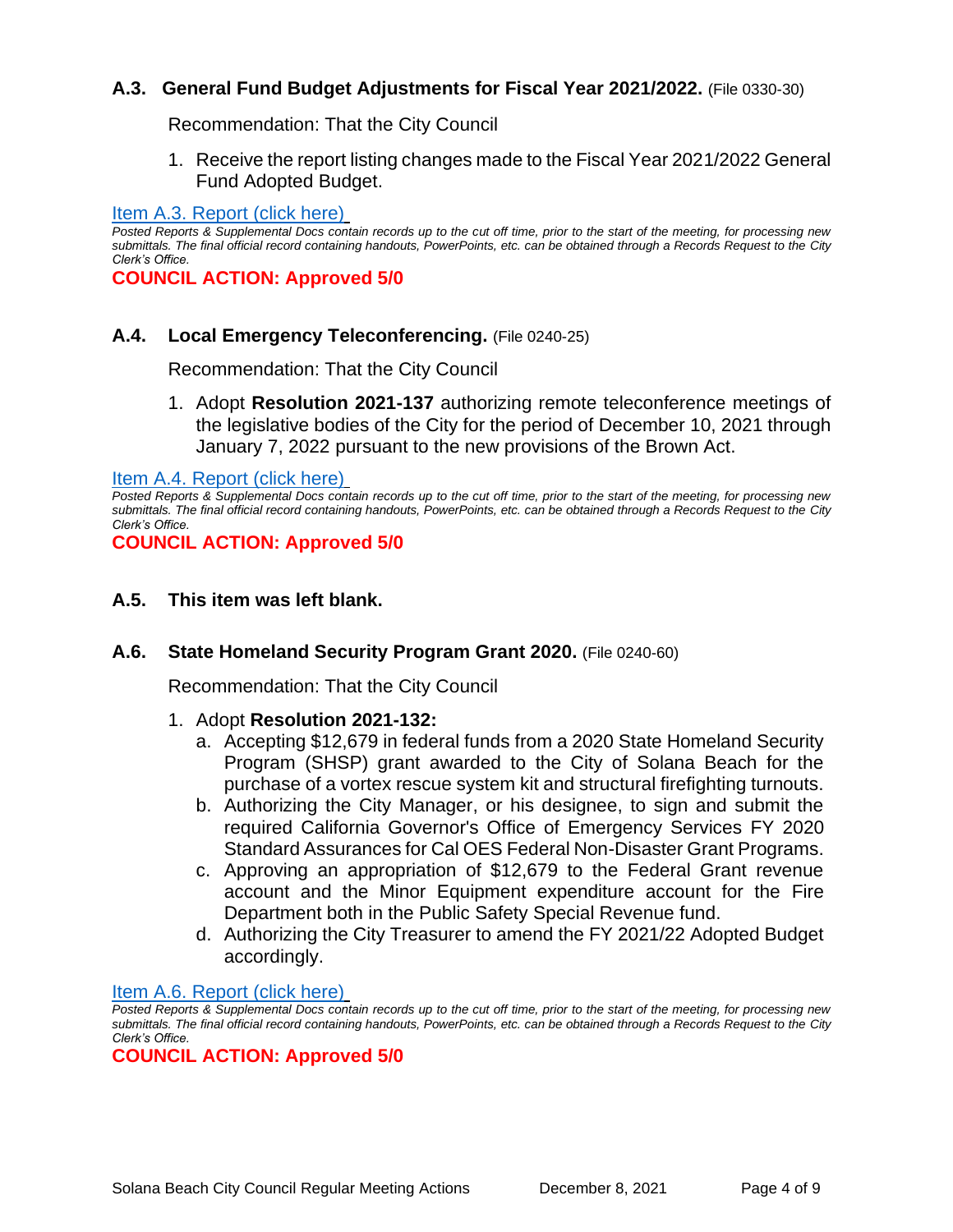# **A.7. Assistance for Firefighters Grant (AFG) Application Approval.** (File 0390-32)

Recommendation: That the City Council

- 1. Adopt **Resolution 2021-133:** 
	- a. Authorizing the City of Solana Beach Fire Department to be included in the FY 2021 Assistance to Firefighters Grant regional application for SCBAs (Self-Contained Breathing Apparatus) submitted by the City of Vista.
	- b. Authorizing the Fire Chief, or his designee, to sign a Memorandum of Understanding, in a form acceptable to the City Attorney, between the six agencies (City of Vista, City of Encinitas, City of Del Mar, City of Solana Beach, North County Fire Protection District, and Rancho Santa Fe Protection District) with respect to the regional application for SCBAs once all participating organizations are authorized to apply.

#### [Item A.7. Report \(click here\)](https://solanabeach.govoffice3.com/vertical/Sites/%7B840804C2-F869-4904-9AE3-720581350CE7%7D/uploads/Item_A.7._Report_(click_here)_-_12-08-21-_O.pdf)

*Posted Reports & Supplemental Docs contain records up to the cut off time, prior to the start of the meeting, for processing new submittals. The final official record containing handouts, PowerPoints, etc. can be obtained through a Records Request to the City Clerk's Office.*

# **COUNCIL ACTION: Approved 5/0**

# **B. PUBLIC HEARINGS:** (B.1.)

*Note to Public: Refer to Public Participation for information on how to submit public comment.* 

Any member of the public may address the City Council on an item of concern by submitting written correspondence for the record to be filed with the record or by registering to join the virtual meeting online to speak live, per the Public Participation instructions on the Agenda. The maximum time allotted for each speaker is THREE MINUTES (SBMC 2.04.190).

An applicant or designee(s) for a private development/business project, for which the public hearing is being held, is allotted a total of fifteen minutes to speak, as per SBMC 2.04.210. A portion of the fifteen minutes may be saved to respond to those who speak in opposition. All other speakers have three minutes each.

After considering all of the evidence, including written materials and oral testimony, the City Council must make a decision supported by findings and the findings must be supported by substantial evidence in the record.

# **B.1.** Schedule of User Fees and Charges Update. (File 0390-23)

Recommendation: That the City Council

- 1. Conduct the Public Hearing: Open the Public Hearing, Report Council Disclosures, Receive Public Testimony, Close the Public Hearing.
- 2. Adopt **Resolution 2021-136** updating the Schedule of Fees and Charges effective January 1, 2022.

[Item B.1. Report \(click here\)](https://solanabeach.govoffice3.com/vertical/Sites/%7B840804C2-F869-4904-9AE3-720581350CE7%7D/uploads/Item_B.1._Report_(click_here)_-_12-08-21-_O.pdf)

*Posted Reports & Supplemental Docs contain records up to the cut off time, prior to the start of the meeting, for processing new submittals. The final official record containing handouts, PowerPoints, etc. can be obtained through a Records Request to the City Clerk's Office.*

**COUNCIL ACTION: Approved 5/0**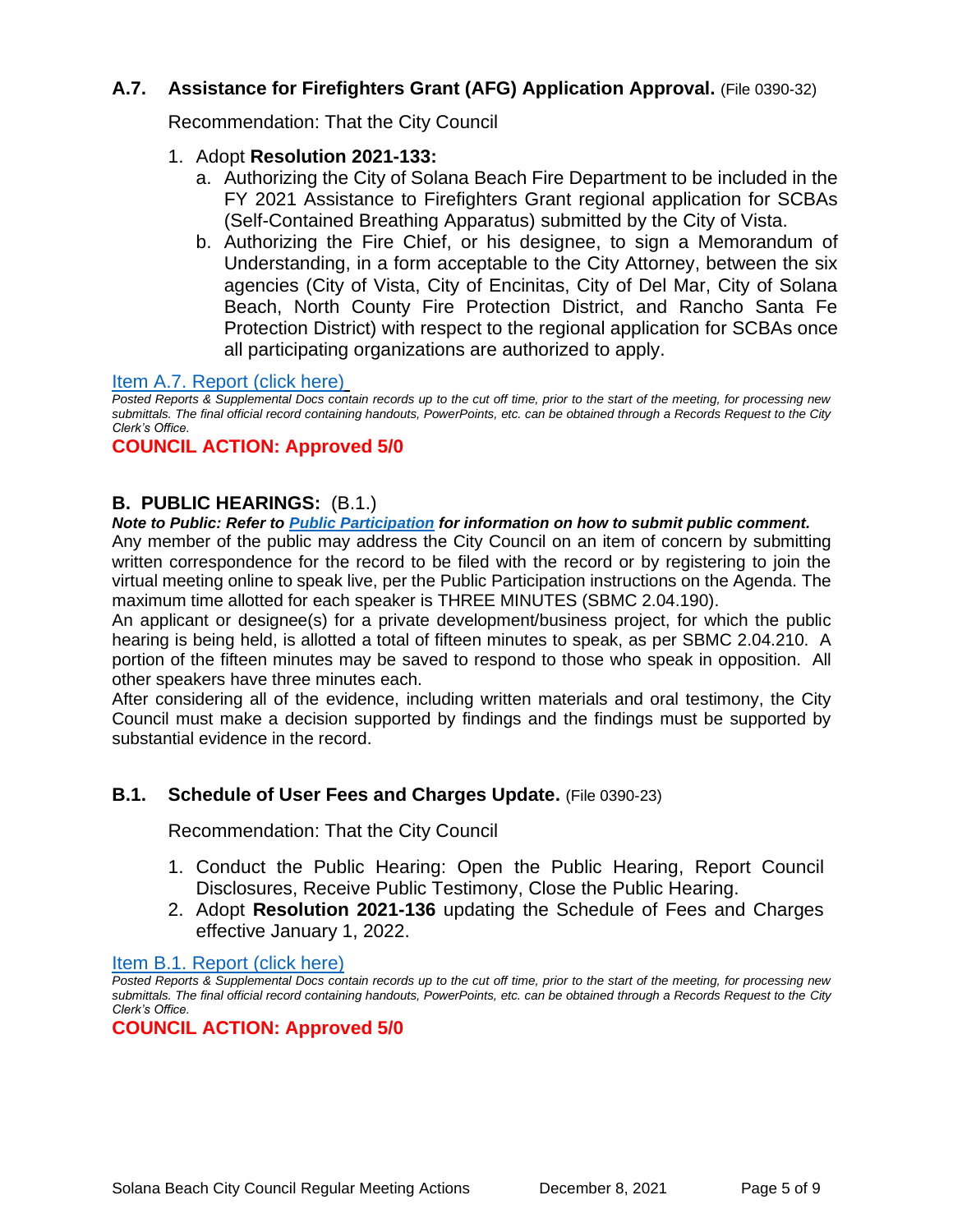# **C. STAFF REPORTS: (C.1. – C.6.)**

*Note to Public: Refer to Public Participation for information on how to submit public comment.*  Any member of the public may address the City Council on an item of concern by submitting written correspondence for the record to be filed with the record or by registering to join the virtual meeting online to speak live, per the Public Participation instructions on the Agenda. The maximum time allotted for each speaker is THREE MINUTES (SBMC 2.04.190).

# **C.1. Solana 101 Final Landscape Plan.** (File 0600-40)

Recommendation: That the City Council

1. Adopt **Resolution 2021-138** approving the final landscape plan for the Solana 101 Project.

[Item C.1. Report \(click here\)](https://solanabeach.govoffice3.com/vertical/Sites/%7B840804C2-F869-4904-9AE3-720581350CE7%7D/uploads/Item_C.1._Report_(click_here)_-_12-08-21-_O.pdf)

*Posted Reports & Supplemental Docs contain records up to the cut off time, prior to the start of the meeting, for processing new submittals. The final official record containing handouts, PowerPoints, etc. can be obtained through a Records Request to the City Clerk's Office.*

**This Item was not heard.**

#### **C.2. Chamber of Commerce Visitor Center Agreement.** (File 0130-90)

Recommendation: That the City Council

- 1. Adopt **Resolution 2021-139**, authorizing the City Manager to execute an Agreement between the City and the Solana Beach Chamber of Commerce in an amount up to \$30,000 for operation of the Visitor Center and the development of visitor serving advertising/outreach.
- 2. If approved by Council, appropriate up to an additional \$15,000 in the Coastal Area Business & Visitor Assistance Fund to the Contributions to Agencies account.
- 3. Authorize the City Treasurer to amend the FY 2021/22 Adopted Budget accordingly.

[Item C.2. Report](https://solanabeach.govoffice3.com/vertical/Sites/%7B840804C2-F869-4904-9AE3-720581350CE7%7D/uploads/Item_C.2._Report_(click_here)_-_12-08-21-_O.pdf) (click here)

*Posted Reports & Supplemental Docs contain records up to the cut off time, prior to the start of the meeting, for processing new submittals. The final official record containing handouts, PowerPoints, etc. can be obtained through a Records Request to the City Clerk's Office.*

**COUNCIL ACTION: Approved 5/0**

# **C.3. COVID Temporary Use Permit Policy for Outdoor Dining.** (File 0230-20)

Recommendation: That the City Council

1. Adopt **Resolution 2021-135** extending the COVID-19 Temporary Use Permit (TUP) Policy for Outdoor Dining through March 30, 2022.

[Item C.3. Report \(click here\)](https://solanabeach.govoffice3.com/vertical/Sites/%7B840804C2-F869-4904-9AE3-720581350CE7%7D/uploads/Item_C.3._Report_(click_here)_-_12-08-21-_O.pdf) 

*Posted Reports & Supplemental Docs contain records up to the cut off time, prior to the start of the meeting, for processing new submittals. The final official record containing handouts, PowerPoints, etc. can be obtained through a Records Request to the City Clerk's Office.*

**COUNCIL ACTION: Approved 4/1 (Noes: Harless) with modifications.**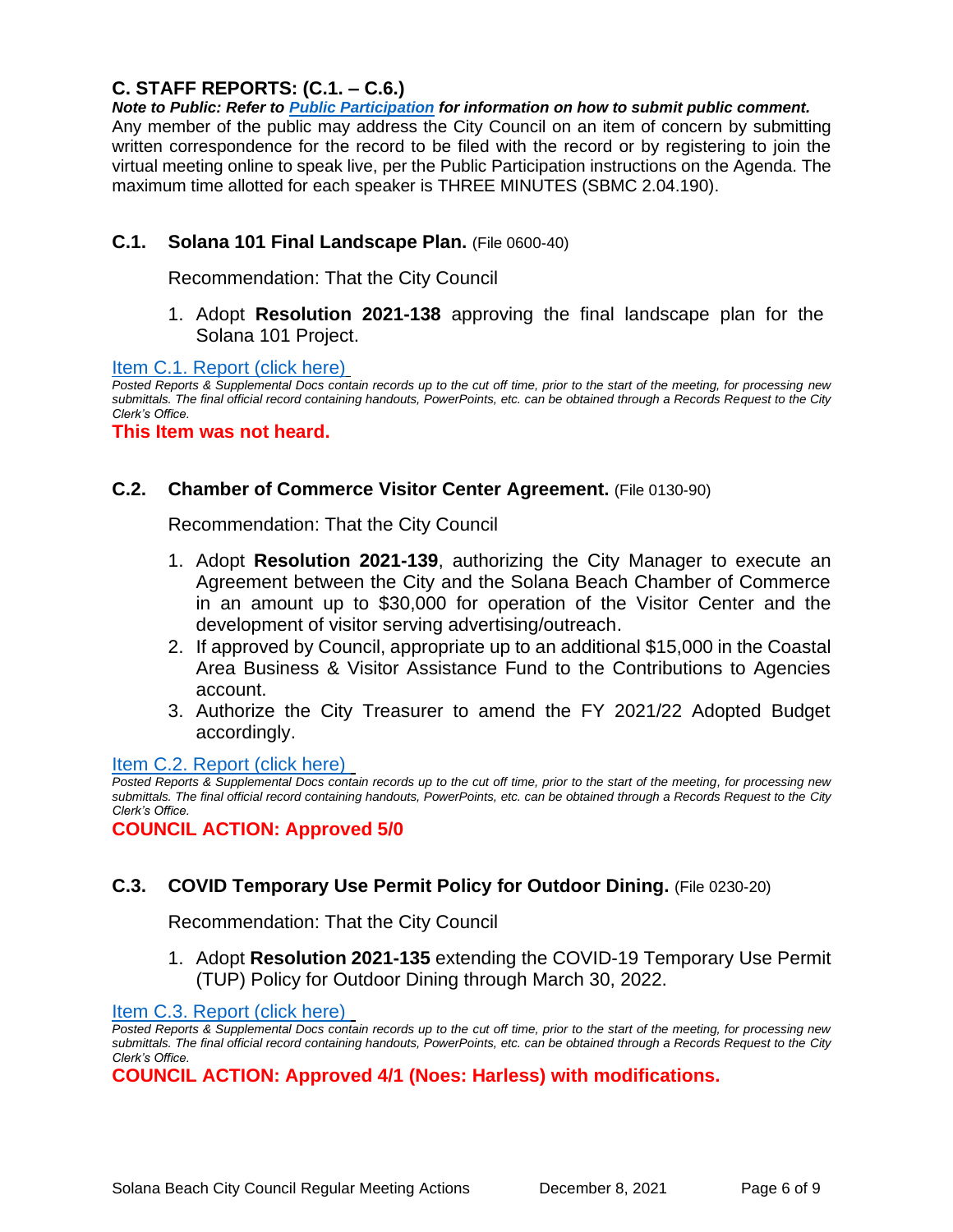**C.4. Adopt (2nd Reading) Ordinance 518 regarding Implementation of Solar Energy, Building Decarbonization and Electric Vehicle Infrastructure Requirements.** (File 0600-05)

Recommendation: That the City Council

1. Adopt **Ordinance 518** (2nd Reading) amending Title 15 of the Solana Beach Municipal Code to adopt amendments to the 2019 California Building Code and California Green Building Code to implement Solar Energy, Building Decarbonization and Electric Vehicle Infrastructure requirements for new construction.

[Item C.4. Report \(click here\)](https://solanabeach.govoffice3.com/vertical/Sites/%7B840804C2-F869-4904-9AE3-720581350CE7%7D/uploads/Item_C.4._Report_(click_here)_-_12-08-21-_O.pdf) 

[Item C.4. Supplemental Docs \(updated 12-8-21 at 3pm\)](https://solanabeach.govoffice3.com/vertical/Sites/%7B840804C2-F869-4904-9AE3-720581350CE7%7D/uploads/Item_C.4._Supplemental_Docs_(upd._12-8_at_3pm)_-_O.pdf)

*Posted Reports & Supplemental Docs contain records up to the cut off time, prior to the start of the meeting, for processing new submittals. The final official record containing handouts, PowerPoints, etc. can be obtained through a Records Request to the City Clerk's Office.*

**COUNCIL ACTION: Approved 4/1 (Noes: Edson)**

C.5. Adopt (2<sup>nd</sup> Reading) Ordinance 521 Providing Regulations Concerning Two-**Unit Residential Development in Single-Family Residential Zones and Providing Regulations Concerning Urban Lot Split Subdivisions in Single-Family Residential Zones.** (File 0600-95)

Recommendation: That the City Council

1. Adopt **Ordinance 521** (2nd Reading) adding Section 17.20.040(R) and Section 16.48 to the Solana Beach Municipal Code and amending Chapter 17.12 and Section 17.20.020 of the Solana Beach Municipal Code to allow two-unit residential developments and urban lot split subdivisions in single-family residential zones.

[Item C.5. Report \(click here\)](https://solanabeach.govoffice3.com/vertical/Sites/%7B840804C2-F869-4904-9AE3-720581350CE7%7D/uploads/Item_C.5._Report_(click_here)_-_12-08-21-_O.pdf) 

[Item C.5. Supplemental Docs \(updated 12-8-21 at 3pm\)](https://solanabeach.govoffice3.com/vertical/Sites/%7B840804C2-F869-4904-9AE3-720581350CE7%7D/uploads/Item_C.5._Supplemental_Docs_(upd._12-8_at_3pm)_-_O.pdf)

*Posted Reports & Supplemental Docs contain records up to the cut off time, prior to the start of the meeting, for processing new submittals. The final official record containing handouts, PowerPoints, etc. can be obtained through a Records Request to the City Clerk's Office.*

**COUNCIL ACTION: Approved 5/0**

# **C.6. Annual Deputy Mayor Appointment.** (File 0410-85)

Recommendation: That the City Council

1. Review and consider designation of the 2022 Deputy Mayor for a term of December 8, 2021 to December 14, 2022.

[Item C.6. Report \(click here\)](https://solanabeach.govoffice3.com/vertical/Sites/%7B840804C2-F869-4904-9AE3-720581350CE7%7D/uploads/Item_C.6._Report_(click_here)_-_12-08-21-_O.pdf) 

*Posted Reports & Supplemental Docs contain records up to the cut off time, prior to the start of the meeting, for processing new submittals. The final official record containing handouts, PowerPoints, etc. can be obtained through a Records Request to the City Clerk's Office.*

**COUNCIL ACTION: Approved 5/0 to appoint Kelly Harless**

# **WORK PLAN COMMENTS:**

*Adopted June 23, 2021*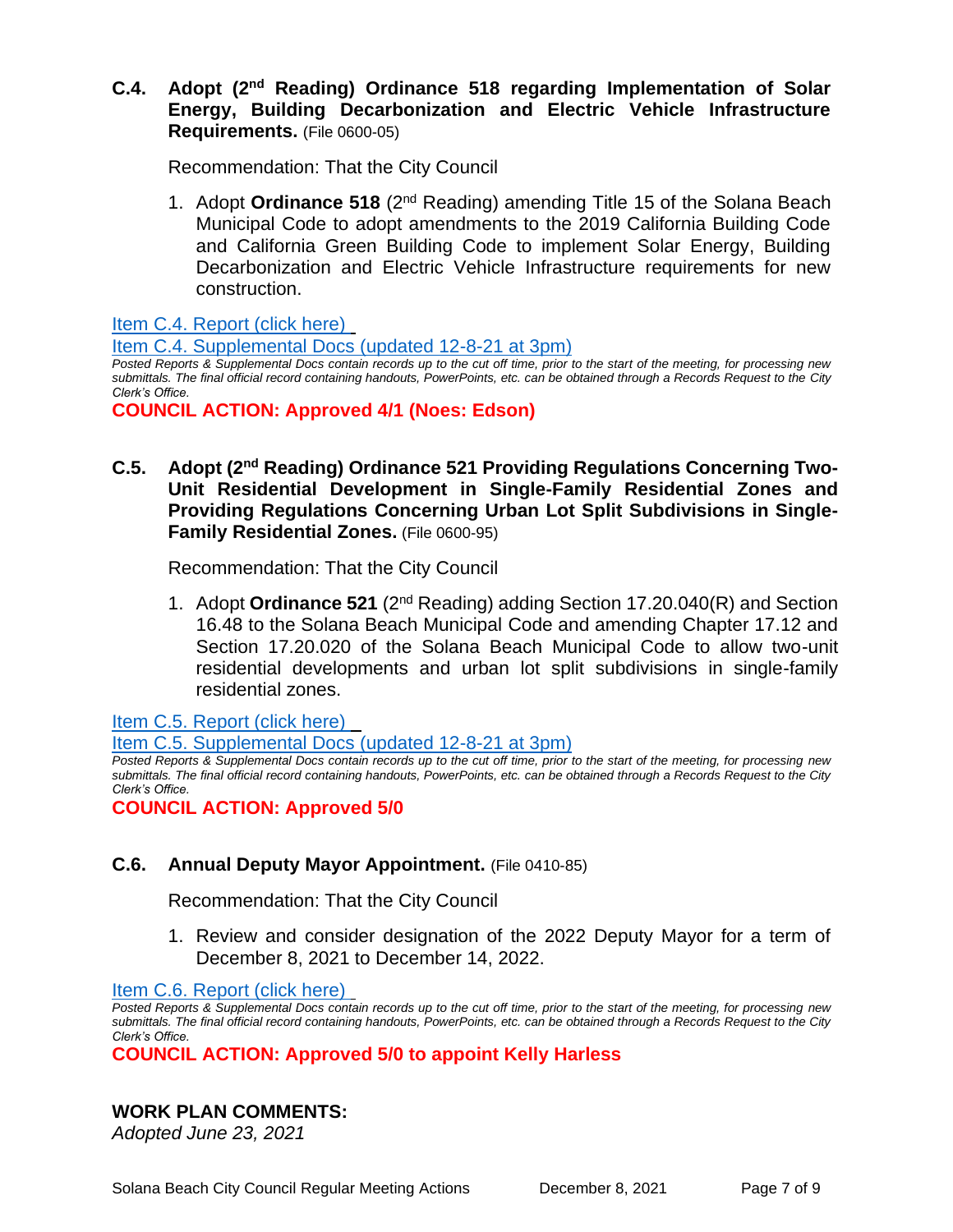# **COMPENSATION & REIMBURSEMENT DISCLOSURE:**

GC: Article 2.3. Compensation: 53232.3. (a) Reimbursable expenses shall include, but not be limited to, meals, lodging, and travel. 53232.3 (d) Members of a legislative body shall provide brief reports on meetings attended at the expense of the local agency "*City*" at the next regular meeting of the legislative body.

# **COUNCIL COMMITTEE REPORTS:** [Council Committees](https://www.ci.solana-beach.ca.us/index.asp?SEC=584E1192-3850-46EA-B977-088AC3E81E0D&Type=B_BASIC)

#### **REGIONAL COMMITTEES: (outside agencies, appointed by this Council)**

- a. City Selection Committee (meets twice a year) Primary-Heebner, Alternate-Edson
- b. Clean Energy Alliance (CEA) JPA: Primary-Becker, Alternate-Zito
- c. County Service Area 17: Primary- Harless, Alternate-Edson
- d. Escondido Creek Watershed Authority: Becker /Staff (no alternate).
- e. League of Ca. Cities' San Diego County Executive Committee: Primary-Becker, Alternate-Harless. Subcommittees determined by its members.
- f. League of Ca. Cities' Local Legislative Committee: Primary-Harless, Alternate-Becker
- g. League of Ca. Cities' Coastal Cities Issues Group (CCIG): Primary-Becker, Alternate-**Harless**
- h. North County Dispatch JPA: Primary-Harless, Alternate-Becker
- i. North County Transit District: Primary-Edson, Alternate-Harless
- j. Regional Solid Waste Association (RSWA): Primary-Harless, Alternate-Zito
- k. SANDAG: Primary-Heebner, 1<sup>st</sup> Alternate-Zito, 2<sup>nd</sup> Alternate-Edson. Subcommittees determined by its members.
- l. SANDAG Shoreline Preservation Committee: Primary-Becker, Alternate-Zito
- m. San Dieguito River Valley JPA: Primary-Harless, Alternate-Becker
- n. San Elijo JPA: Primary-Zito, Primary-Becker, Alternate-City Manager
- o. 22<sup>nd</sup> Agricultural District Association Community Relations Committee: Primary-Edson, Primary-Heebner

# **STANDING COMMITTEES: (All Primary Members)** *(Permanent Committees)*

- a. Business Liaison Committee Zito, Edson.
- b. Fire Dept. Management Governance & Organizational Evaluation Harless, Edson
- c. Highway 101 / Cedros Ave. Development Committee Edson, Heebner
- d. Parks and Recreation Committee Zito, Harless
- e. Public Arts Committee Edson, Heebner
- f. School Relations Committee Becker, Harless
- g. Solana Beach-Del Mar Relations Committee Heebner, Edson

#### **CITIZEN COMMISSION(S)**

a. Climate Action Commission: Primary-Zito, Alternate-Becker

# **ADJOURN:**

#### *Special Meeting - December 15, 2021 Next Regularly Scheduled Meeting is January 12, 2022*

*Always refer the City's website Event Calendar for Special Meetings or an updated schedule.* 

*Or Contact City Hall 858-720-2400*

*[www.cityofsolanabeach.org](http://www.cityofsolanabeach.org/)* 

#### **AFFIDAVIT OF POSTING**